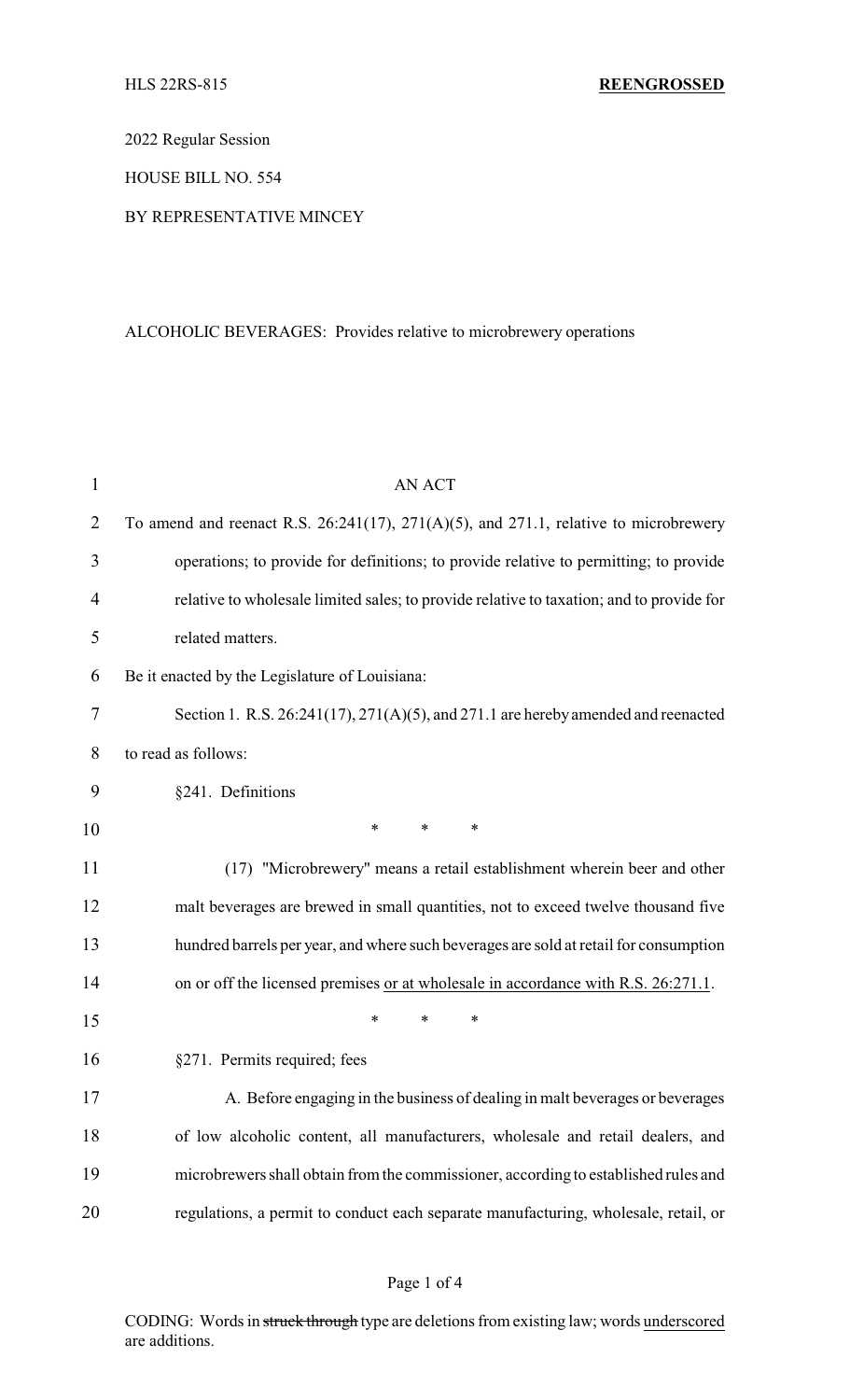| $\mathbf{1}$   | microbrewery business and shall pay for each permit a fee not to exceed the amounts               |
|----------------|---------------------------------------------------------------------------------------------------|
| $\overline{2}$ | provided for in the following schedule and in accordance with regulations                         |
| 3              | promulgated pursuant to the provisions of the Administrative Procedure Act for each               |
| $\overline{4}$ | year the permit is valid:                                                                         |
| 5              | $\ast$<br>∗<br>∗                                                                                  |
| 6              | (5) Microbrewer, which authorizes the holder of a Retailers, Class A permit                       |
| 7              | to engage in the brewing of beer and other malt beverages at a single location in an              |
| 8              | amount not to exceed twelve thousand five hundred barrels, and which further                      |
| 9              | authorizes the sale at retail of such brewed beverages from that location or at                   |
| 10             | wholesale in accordance with R.S. $26:271.1$ – one thousand dollars.                              |
| 11             | $\ast$<br>$\ast$<br>$\ast$                                                                        |
| 12             | §271.1. Microbrewery; retail sales on or off premises and limited sales at wholesale              |
| 13             | A. Any person who has properly obtained a Class A retail permit and a                             |
| 14             | microbrewer's permit as provided for in R.S. 26:271, shall be authorized to engage                |
| 15             | in the brewing of beer and other malt beverages in a quantity not to exceed twelve                |
| 16             | thousand five hundred barrels during the licensed year. The holder of such permit                 |
| 17             | shall also be authorized to sell the manufactured beverages at retail for consumption             |
| 18             | on or off the licensed premises <del>, if the holder also has been issued a Retailer, Class</del> |
| 19             | A permit.                                                                                         |
| 20             | The provisions of this Section shall not authorize the holder of a<br><b>B.</b>                   |
| 21             | microbrewer's permit to sell the manufactured beverages at wholesale.                             |
| 22             | Notwithstanding any provision of this Chapter to the contrary, a microbrewer may                  |
| 23             | contract with a licensed wholesaler in accordance with R.S. 26:801 et seq. for the                |
| 24             | purpose of distributing the products brewed by the microbrewer at its licensed                    |
| 25             | premises to other retail dealers licensed pursuant to this Chapter and to special events          |
| 26             | licensed pursuant to R.S. 26:793.                                                                 |
| 27             | C. Beverages produced by a microbrewer shall be taxed in the same manner                          |
| 28             | and at the same rate as beverages produced by other breweries, as provided by law.                |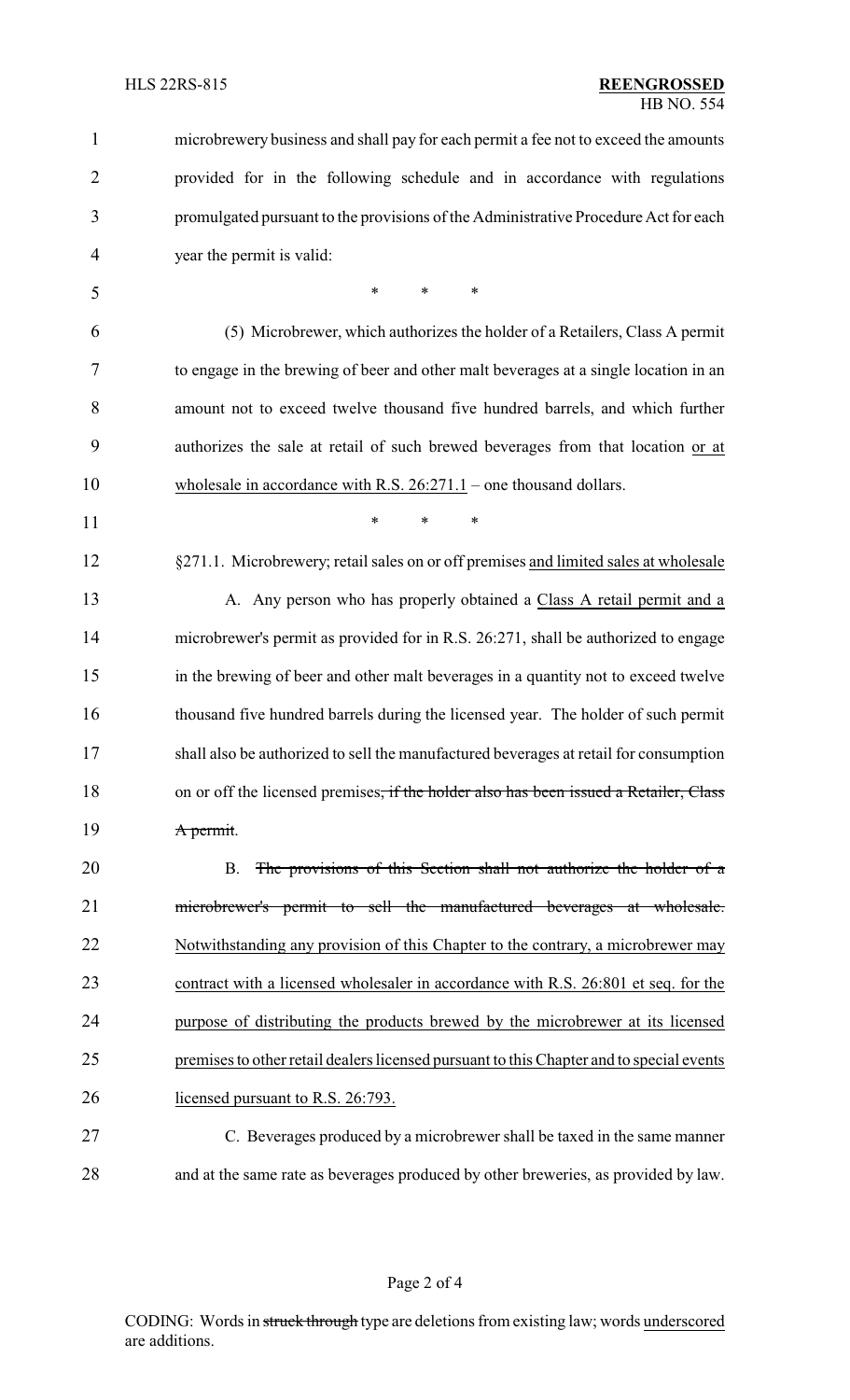## DIGEST

The digest printed below was prepared by House Legislative Services. It constitutes no part of the legislative instrument. The keyword, one-liner, abstract, and digest do not constitute part of the law or proof or indicia of legislative intent. [R.S. 1:13(B) and 24:177(E)]

| HB 554 Reengrossed | 2022 Regular Session | Mincey |
|--------------------|----------------------|--------|
|--------------------|----------------------|--------|

**Abstract:** Provides relative to microbrewery operations and limited sales at wholesale.

Present law (R.S. 26:241) defines "microbrewery" as a retail establishment where beer and other malt beverages are brewed in small quantities, not exceeding 12,500 barrels per year, and where such beverages are sold for consumption on or off the licensed premises.

Proposed law changes present law to apply to beverages sold on or off the licensed premises or at wholesale in accordance with proposed law (R.S. 26:271.1).

Present law (R.S. 26:271) provides for permits and fees. Present law provides that microbrewers with a Retailers, Class A permit, are authorized to engage in the brewing of beer and other malt beverages at a single location in an amount not to exceed 12,500 barrels. Present law further authorizes the sale of such brewed beverages from that location.

Proposed law changes present law to authorize the sale of such brewed beverages from a single location or at wholesale in accordance with present law (R.S. 26:271.1).

Present law (R.S. 26:271.1) provides that any person who has obtained a microbrewer's permit as provided in present law (R.S. 26:271) shall be authorized to engage in the brewing of beer and other malt beverages in a quantity not to exceed 12,500 barrels during the licensed years. The holder shall also be authorized to sell the manufactured beverages at retail for consumption on or off the licensed premises if the holder has also been issued a Retailer, Class A permit. Present law further provides that the holder of a microbrewer's permit is not permitted to sell the manufactured beverages at wholesale.

Proposed law changes present law to provide that any person who has properly obtained a Class A retail permit and a microbrewer's permit is authorized to sell the manufactured beverages at retail on or off the licensed premises.

Present law provides that present law shall not authorize the holder of a microbrewer's permit to sell the manufactured beverages at wholesale.

Proposed law authorizes a microbrewer to contract with a licensed wholesaler in accordance with present law (R.S. 26:801 et seq.) for the purpose of distributing the products brewed by the microbrewer at its licensed premises to other retail dealers licensed pursuant to present law and to special events licensed pursuant to present law (R.S. 26:793).

(Amends R.S. 26:241(17), 271(A)(5), and 271.1)

Summary of Amendments Adopted by House

The House Floor Amendments to the engrossed bill:

- 1. Make technical changes.
- 2. Remove provision that provides that a microbrewer may sell up to 250 barrels of its finished products per month at wholesale to other retail dealers licensed pursuant to present law and to special events licensed pursuant to R.S. 26:793.

Page 3 of 4